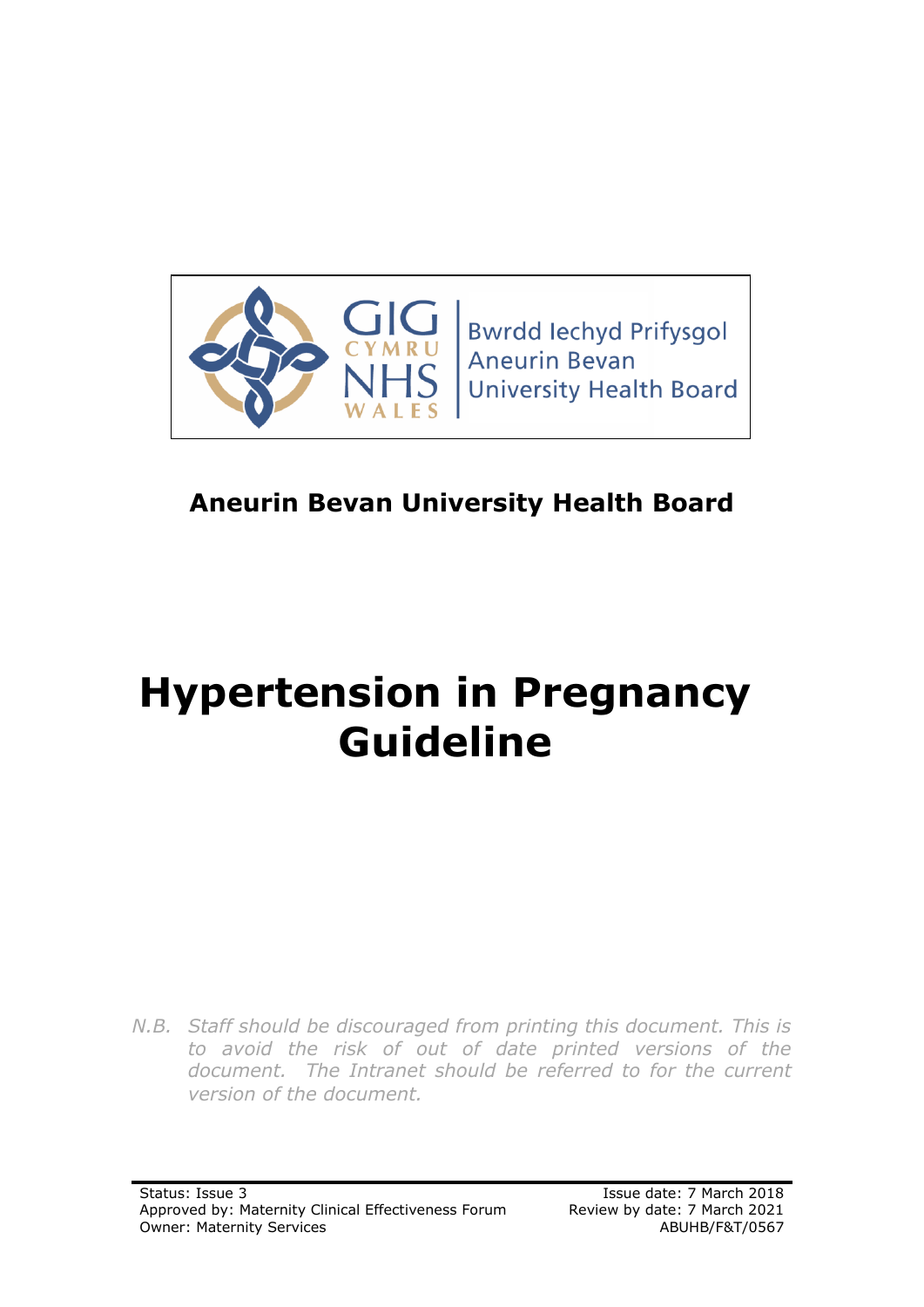#### **Contents:**

| 1                       |                                                                                                                                                                                  |                                  |
|-------------------------|----------------------------------------------------------------------------------------------------------------------------------------------------------------------------------|----------------------------------|
| 1.1                     |                                                                                                                                                                                  |                                  |
| 1.2                     |                                                                                                                                                                                  |                                  |
| $\overline{2}$          |                                                                                                                                                                                  |                                  |
| 3                       |                                                                                                                                                                                  |                                  |
| 4                       |                                                                                                                                                                                  |                                  |
| 5                       |                                                                                                                                                                                  |                                  |
| 6                       |                                                                                                                                                                                  |                                  |
| $\overline{\mathbf{7}}$ |                                                                                                                                                                                  |                                  |
|                         |                                                                                                                                                                                  |                                  |
| <b>Index</b>            | Introduction<br><b>Definitions</b><br>Booking risk factors<br>Investigations for hypertension<br><b>Chronic Hypertension</b><br><b>Gestational Hypertension</b><br>Pre Eclampsia | 3<br>4<br>5<br>5<br>6<br>8<br>11 |
|                         | <b>Appendix 2</b><br>Table- Management of pregnancy with gestational hypertension                                                                                                | 14                               |
|                         | <b>Appendix 3</b>                                                                                                                                                                |                                  |
|                         | Table- Management of pregnancy with pre-eclampsia                                                                                                                                | 15                               |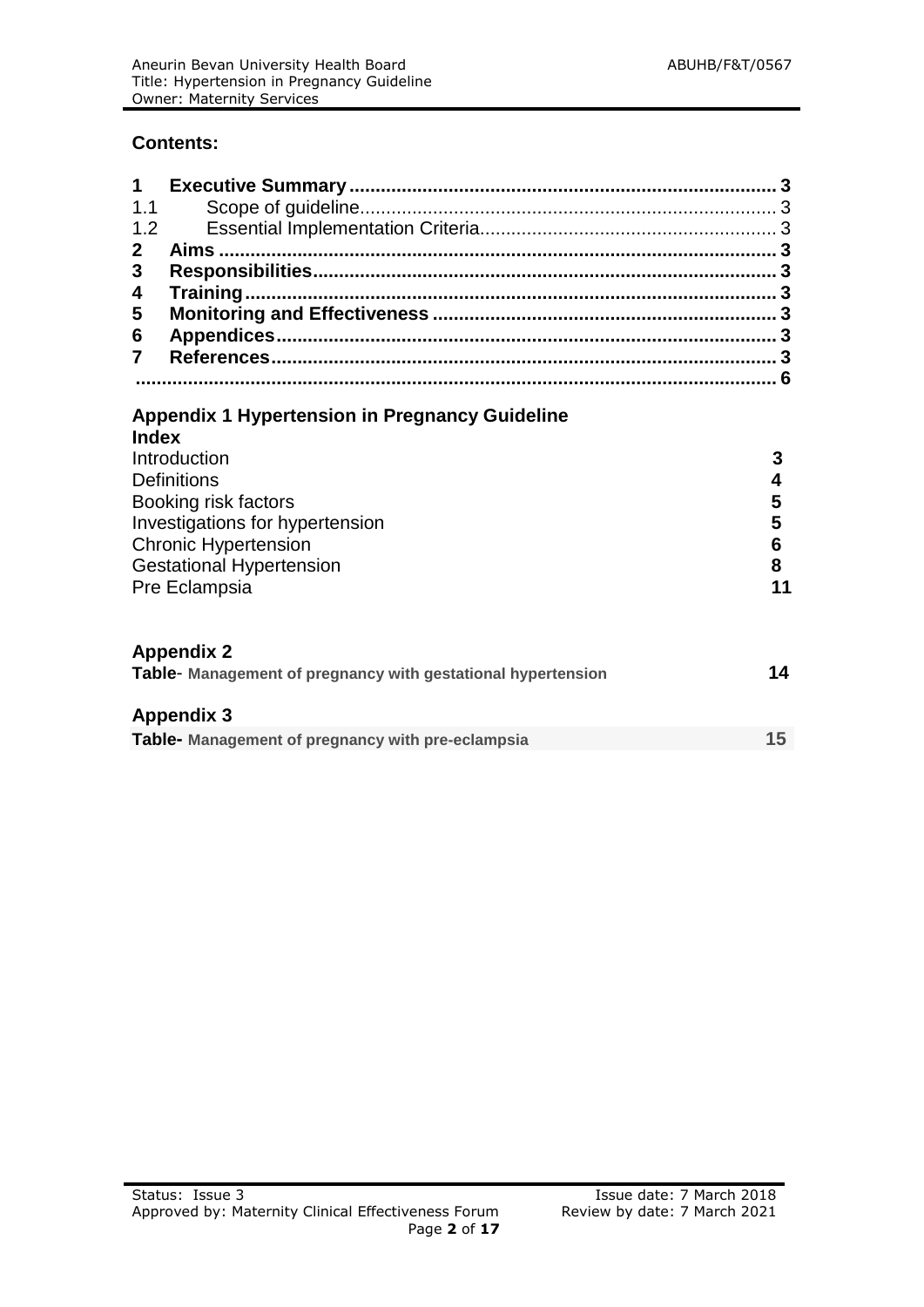#### **1 Executive Summary**

This document is a procedure designed to support safe and effective practice

#### **1.1 Scope of guideline**

This guideline applies to all clinicians working within maternity services

#### **1.2 Essential Implementation Criteria**

Auditable standards are stated where appropriate

#### **2 Aims**

To provide support for clinical decision making

#### **3 Responsibilities**

The Maternity Management team

#### **4 Training**

Staff are expected to access appropriate training where provided. Training needs will be identified through appraisal and clinical supervision.

#### **5 Monitoring and Effectiveness**

Local service Improvement Plan will guide monitoring and effectiveness.

*This policy has undergone an equality impact assessment screening process using the toolkit designed by the NHS Centre Equality & Human Rights. Details of the screening process for this policy are available from the policy owner.*

#### **6 Appendices**

Appendix 1 – Hypertension in Pregnancy Management

#### **7 References**

*NICE CG 107Hypertension in Pregnancy, August 2010*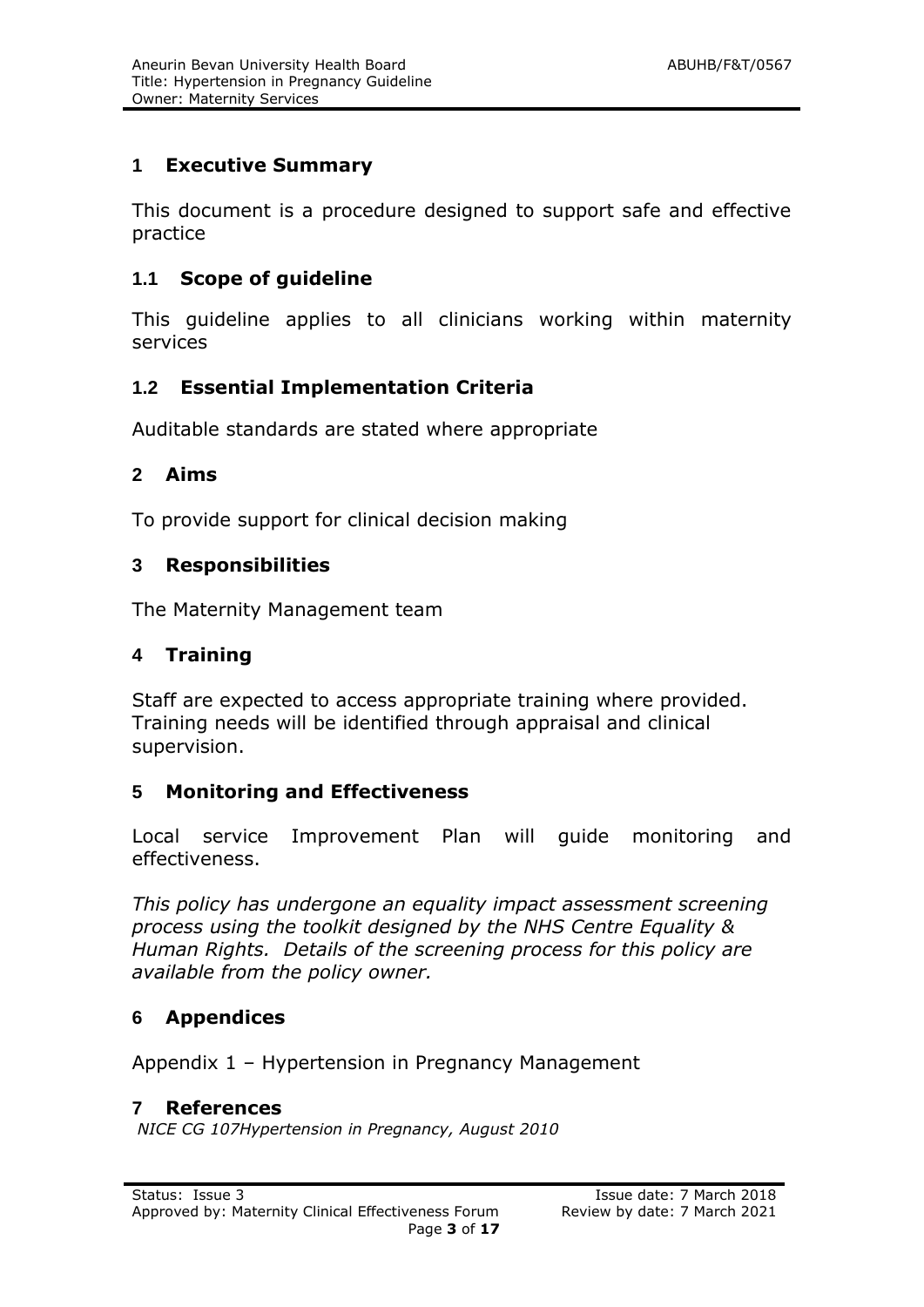### **Introduction**

Hypertensive disorders in pregnancy account for one third of maternal morbidity.

There is an increased risk of preterm babies, small for gestational babies and still births associated with hypertensive disorders in pregnancy.

5% of the still births in babies without congenital malformations occurred in women with hypertensive disorders.

The risk of small for gestational age babies in those born preterm is 20-25% and about 14-19% of babies born to women with hypertensive disorders in pregnancy at term were small for gestational age  $(< 10<sup>th</sup>$  centile).

Long term maternal morbidity including risk of chronic hypertension, cardio vascular risks increased in women with Hypertensive disorders in pregnancy.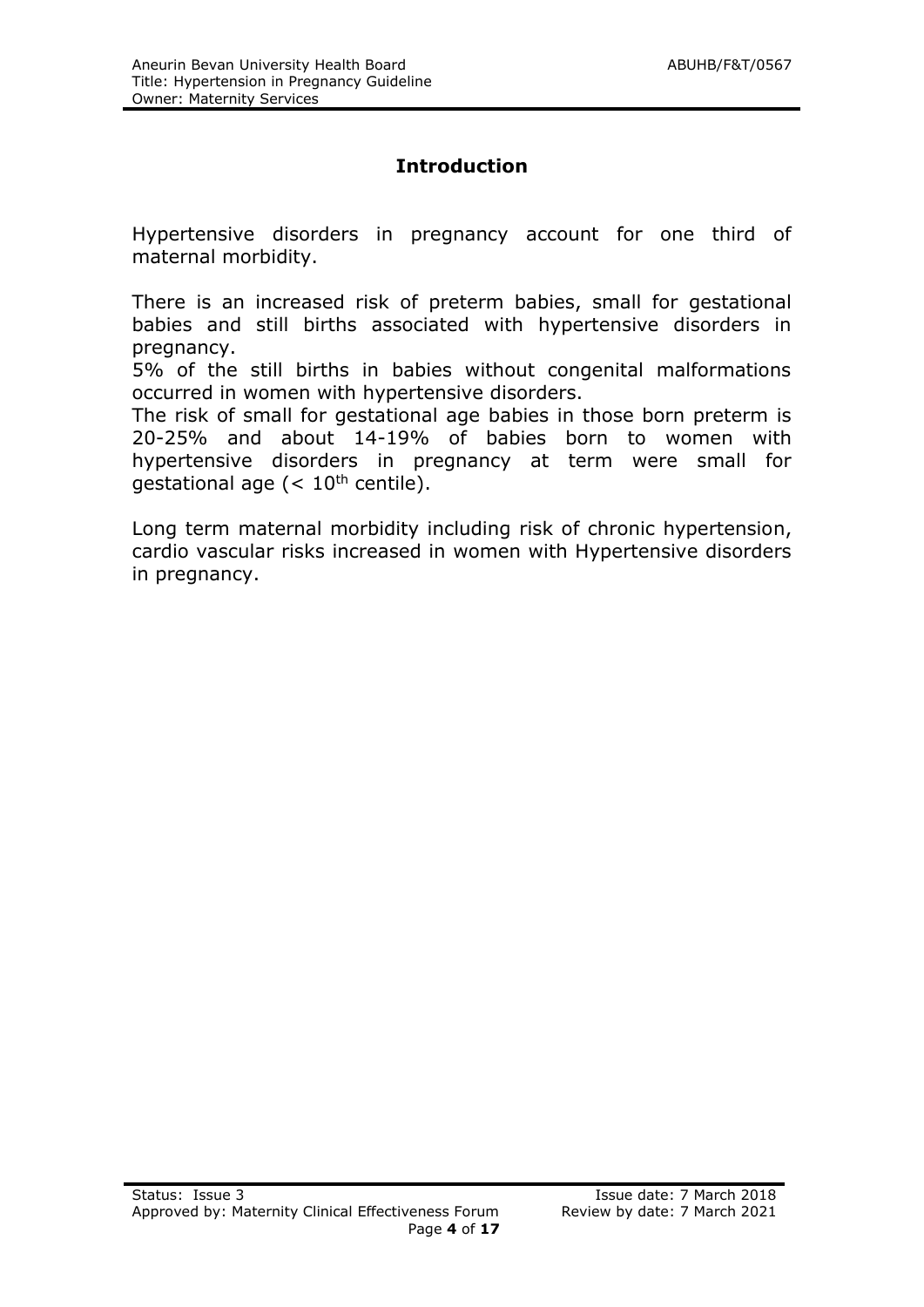## *Appendix 1 Management of Pregnancy with Hypertension*

#### **Definitions**

- Hypertension : Diastolic BP >90, Systolic BP>140 on two or more occasions
- ▶ Chronic Hypertension: Hypertension at booking visit or before 20 wks, or that is being treated at time of referral to maternity
- Gestational Hypertension: New Hypertension presenting after 20 weeks without significant proteinuria
- $\triangleright$  Pre eclapmsia: New Hypertension presenting after 20 weeks with significant proteinuria<br>  $\triangleright$  Significant Proteinuria: protein/creatinine ratio > 30mg/mmol
	- protein/creatinine ratio > 30mg/mmol
		- >300mg/24 hour urine collection

#### Abbreviations:

- **ARB** Angiotensin 2 receptor blocker **BP** Blood pressure **ALT** Alanine aminotransferase **CTG** Cardiotocography **DBP** Aiastolic blood pressure **ANC** Antenatal clinic
- **ACE inhibitor** Angiotensin-converting **HELLP** Haemolysis, elevated liver enzymes, low enzyme inhibitor platelets
	- -
		-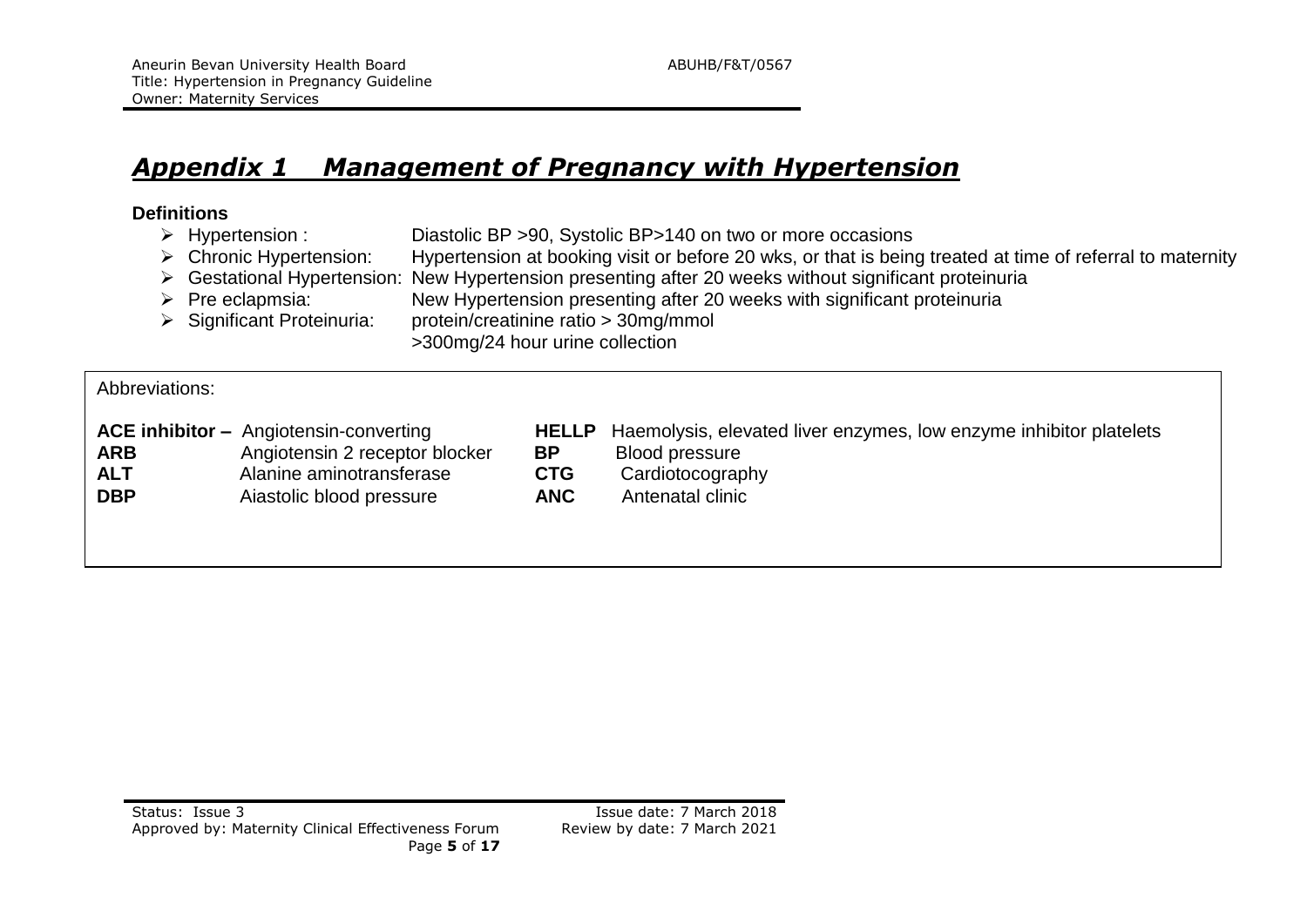#### **At Booking: Identify risk factors for developing hypertensive disorders in pregnancy**

**Commence on low dose aspirin (75mgs) from 12 weeks to delivery if ≥ 2 moderate risk factors or 1 high risk factor**

#### *Moderate Risk Factors High Risk Factors*

Age ≥ 40 years Chronic kidney disease Pregnancy interval  $> 10$  years  $\vert$  Autoimmune disease such as Family history of pre-eclampsia  $\Box$  Type 1 or type 2 diabetes Multiple pregnancy **Chronic Hypertension** 

First pregnancy **Hypertensive disease during previous pregnancy** BMI  $\geq$  35 kg/m2 at first visit  $\vert$  systemic lupus erythematosis or antiphospholipid syndrome

#### **Symptoms of Preeclampsia:**

- Severe headache
- Visual disturbances, flashing lights
- Epigastric/ right upper quadrant pain/ vomiting
- Sudden oedema of face, hands or feet

\*Women to seek advice from a healthcare professional immediately if they experience any of the above

### **Haematological investigations for hypertension in pregnancy (PET Bloods):**

Liver function tests (transaminases and bilirubin) Urea and electrolytes (creatinine level) Full blood count (platelets) Clotting studies **only** if platelets ≤ 100 × 10^6/l or suspected HELLP syndrome/ Abruption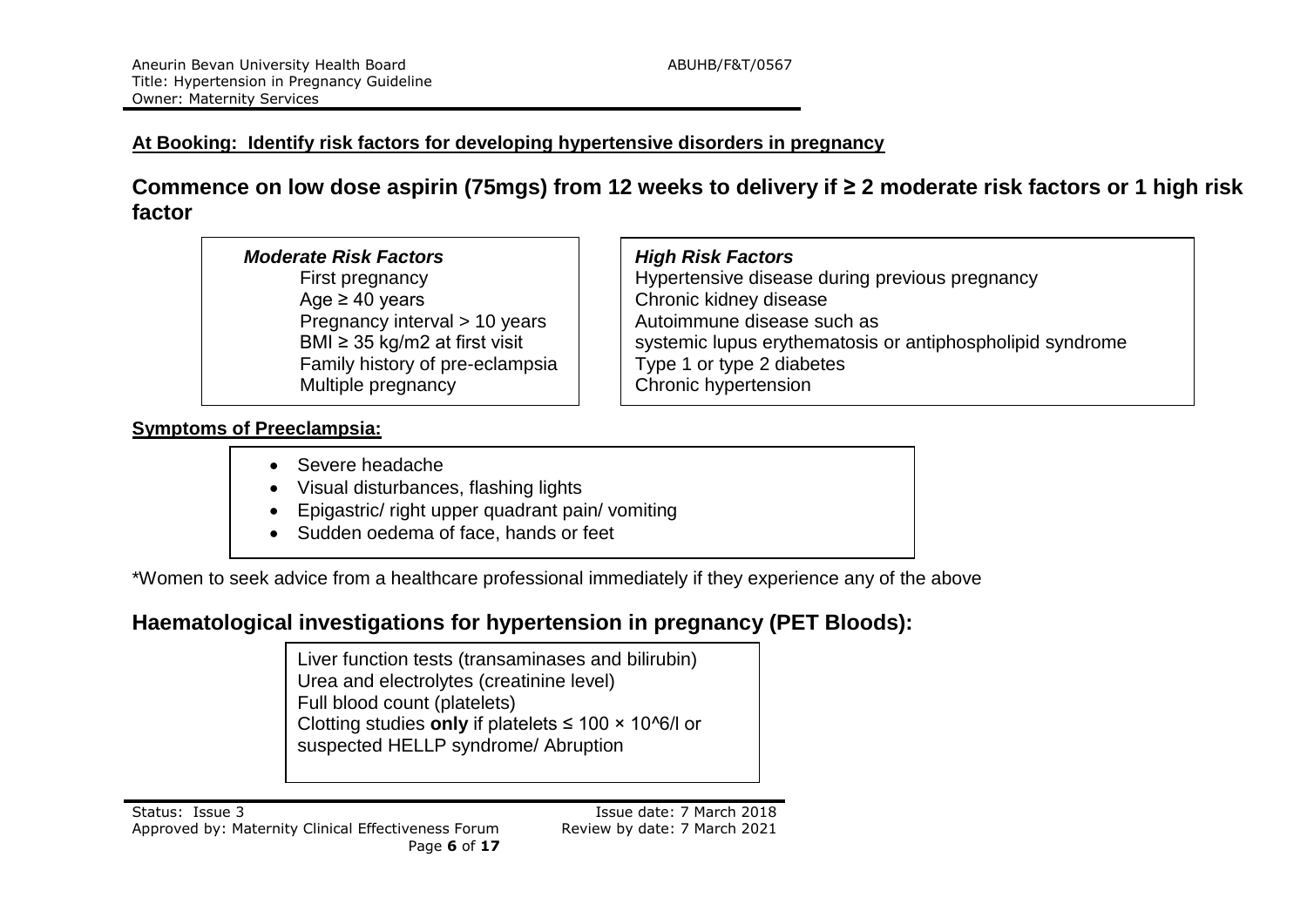### **CHRONIC HYPERTENSION – Hypertension present at booking OR before 20 weeks OR that is being treated at time of referral to maternity services**

- Review medication (ACE/ARBS, chlorothiazide discontinued, alternative antihypertensives commenced as necessary)
- If deranged renal function with proteinuria  $-$  refer to renal physicians
- If secondary chronic hypertension- review by physicians
- Dietary advice encourage lower sodium intake (not salt)
- \* Optimise antihypertensives  $-1<sup>st</sup>$  line labetalol, titrate dose  $-$  do not give stat doses
- Aim for BP<150/100, <140/90 if end organ damage, ensure DBP does not drop to <80mmHg
- Community midwife to monitor BP/urine dip for protein weekly
- Follow up in ANC in 2/52 to observe BP control & schedule additional appts based on individual need/ role of joint Medical ANC
- \* Patient education: symptoms requiring medical consultation severe headaches, visual disturbances, upper abdominal pain, vaginal bleeding, reduced FM

\* 28-30 & 32-34 weeks – Ultrasound for growth and amniotic fluid volume measurement Umbilical artery Doppler velocimetry

- If  $BP \geq 160/110$  admit for treatment
- \* If BP <160/110 offer delivery after 37weeks

\* If no response to antihypertensives review maternal/fetal risks with senior obstetrician Consider delivery after course of corticosteroids if <36 weeks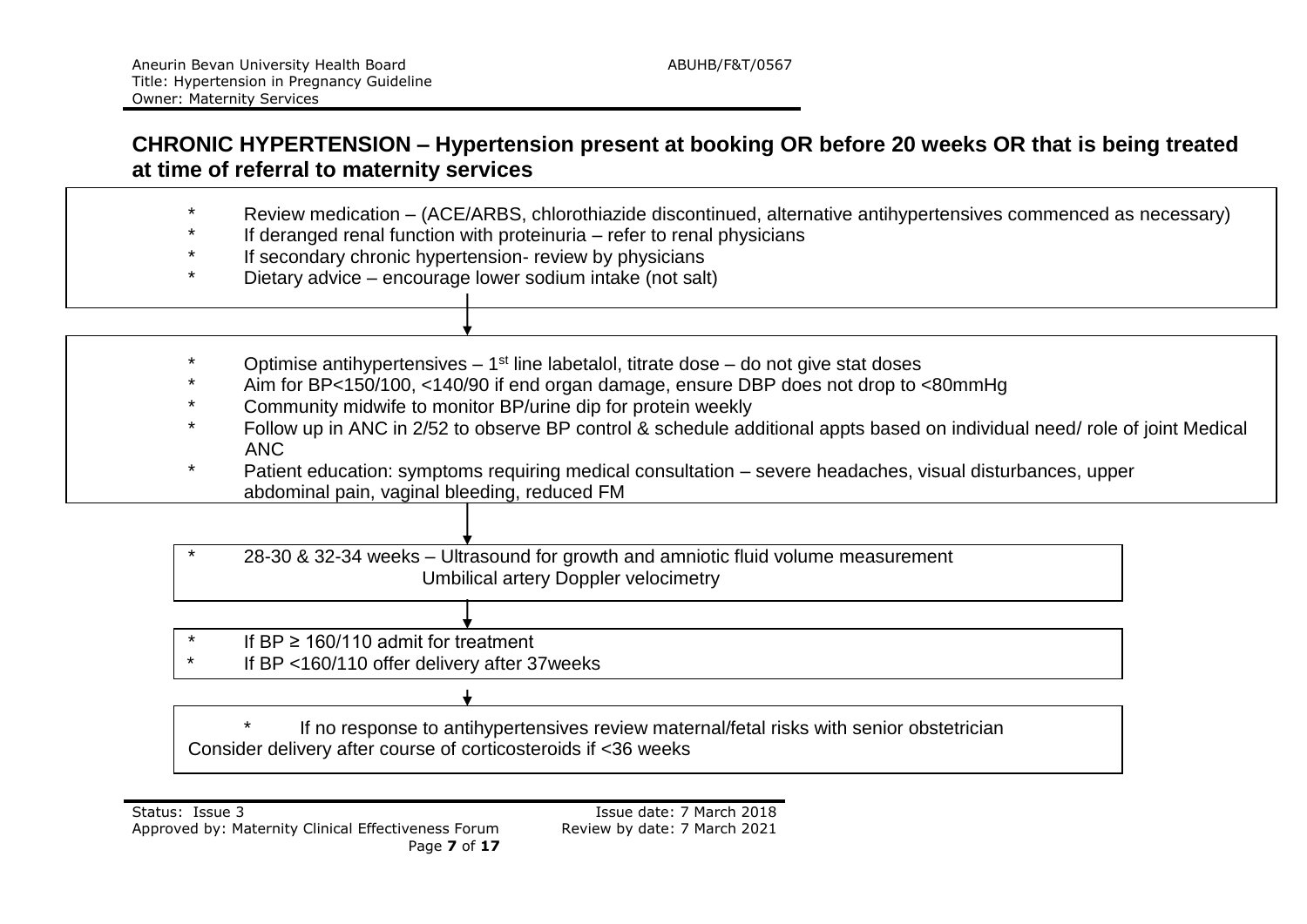### **Intrapartum care**

#### **CHRONIC HYPERTENSION**

| Mild to Moderate hypertension (140/90 -159/109 mmHg)                                         | Severe (≥160/110 mmHg)                              |  |  |
|----------------------------------------------------------------------------------------------|-----------------------------------------------------|--|--|
| Continue antenatal antihypertensives                                                         | Continue antenatal antihypertensives                |  |  |
| Hourly BP monitoring                                                                         | *Continual BP monitoring                            |  |  |
| Continue biochemical/haematological monitoring as antenatally                                |                                                     |  |  |
|                                                                                              | If BP within target range do not limit second stage |  |  |
| If BP stable do not routinely limit second stage                                             | *If BP not responding to antihypertensives          |  |  |
|                                                                                              | advise caesarean section                            |  |  |
| <b>Postnatal care</b>                                                                        |                                                     |  |  |
| Stop methyldopa within 2 days of delivery                                                    |                                                     |  |  |
| Day 1-2 - daily BP monitoring, once between day 3-5                                          |                                                     |  |  |
| As indicated if change in antihypertensive                                                   |                                                     |  |  |
|                                                                                              |                                                     |  |  |
|                                                                                              |                                                     |  |  |
|                                                                                              |                                                     |  |  |
| Target BP 140/90: Introduce/ Stop/ Reduce treatment as necessary                             |                                                     |  |  |
| Introduce treatment if BP>150/100                                                            |                                                     |  |  |
| If chronic hypertension, switch to pre pregnancy medication (ensure safe with breastfeeding) |                                                     |  |  |
| If breastfeeding avoid amlodipine/ ARBs/ ACE inhibitors (other than enalapril and captopril) |                                                     |  |  |
| Drugs suitable whilst breastfeeding: labetalol, enalapril, captopril, atenolol, metoprolol   |                                                     |  |  |
| Gestational Hypertension can be continued on labetatol, dose adjusted accordingly            |                                                     |  |  |
|                                                                                              |                                                     |  |  |
| Make a clear care plan for community care when discharged                                    |                                                     |  |  |
|                                                                                              |                                                     |  |  |
| Monitor BP every 1-2 days by Community midwife                                               |                                                     |  |  |
| Advise to reduce medications if BP<130/80, consider reducing medications if BP<140/90        |                                                     |  |  |
| If still needing treatment at 2/52, refer to General Practitioner                            |                                                     |  |  |
| If still needing treatment at 6/52, refer to Specialists                                     |                                                     |  |  |
|                                                                                              |                                                     |  |  |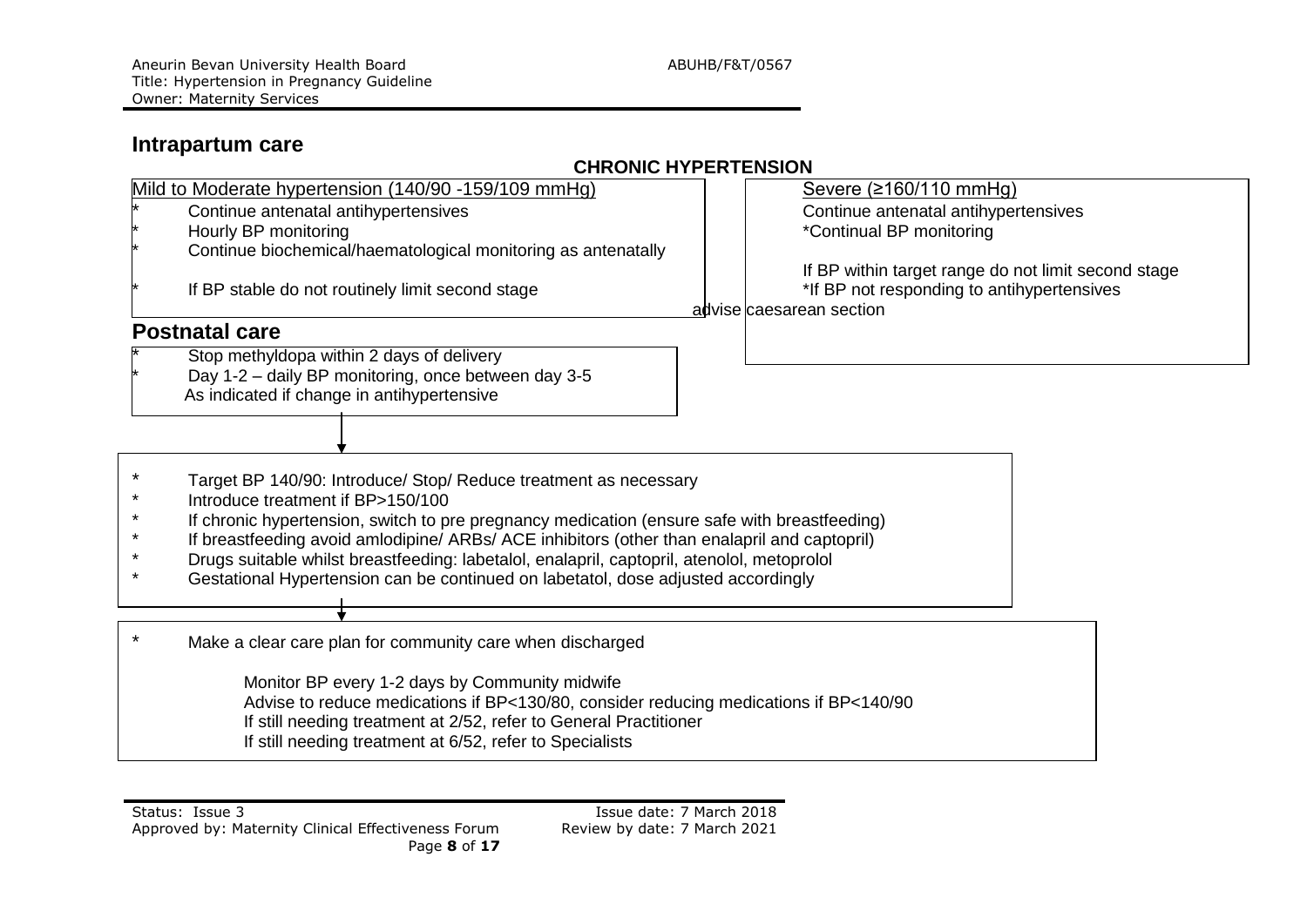#### **GESTATIONAL HYPERTENSION – New Hypertension presenting >20/40 without significant proteinuria**

| Mild Hypertension BP 140/90-149/99                                                                                                                                                                       | Moderate Hypertension BP 150/100-159/109                                                                                                                                     |  |  |
|----------------------------------------------------------------------------------------------------------------------------------------------------------------------------------------------------------|------------------------------------------------------------------------------------------------------------------------------------------------------------------------------|--|--|
| Fetal heart monitoring, CTG if abnormal fetal activity<br>Routine antenatal bloods<br>BP and urine dip weekly by community midwife<br>(twice weekly if <32/40 and high risk for pre-eclampsia)<br>weekly | *<br><b>PET bloods/ CTG</b><br>$\ast$<br>Treat with oral labetalol, monitor response and titrate dose<br>aim BP <150/80-100<br>Community midwife to check BP and urine twice |  |  |
| Maternal education about symptoms of pre-eclampsia<br>Initiate treatment if BP ≥150/100                                                                                                                  | If no proteinuria no further bloods required                                                                                                                                 |  |  |
| If $<$ 34/40<br><b>Umbilical artery Doppler velocimetry</b><br>If normal, do not repeat after 34 weeks<br>ANC follow up in 2/52<br>$\ast$                                                                | Ultrasound for growth and amniotic fluid volume measurement                                                                                                                  |  |  |
| If BP <160/100 plan for delivery after 37 wks with senior obstetrician<br>If refractory severe gestational hypertension consider delivery after course of<br>corticosteroids if<36wks                    |                                                                                                                                                                              |  |  |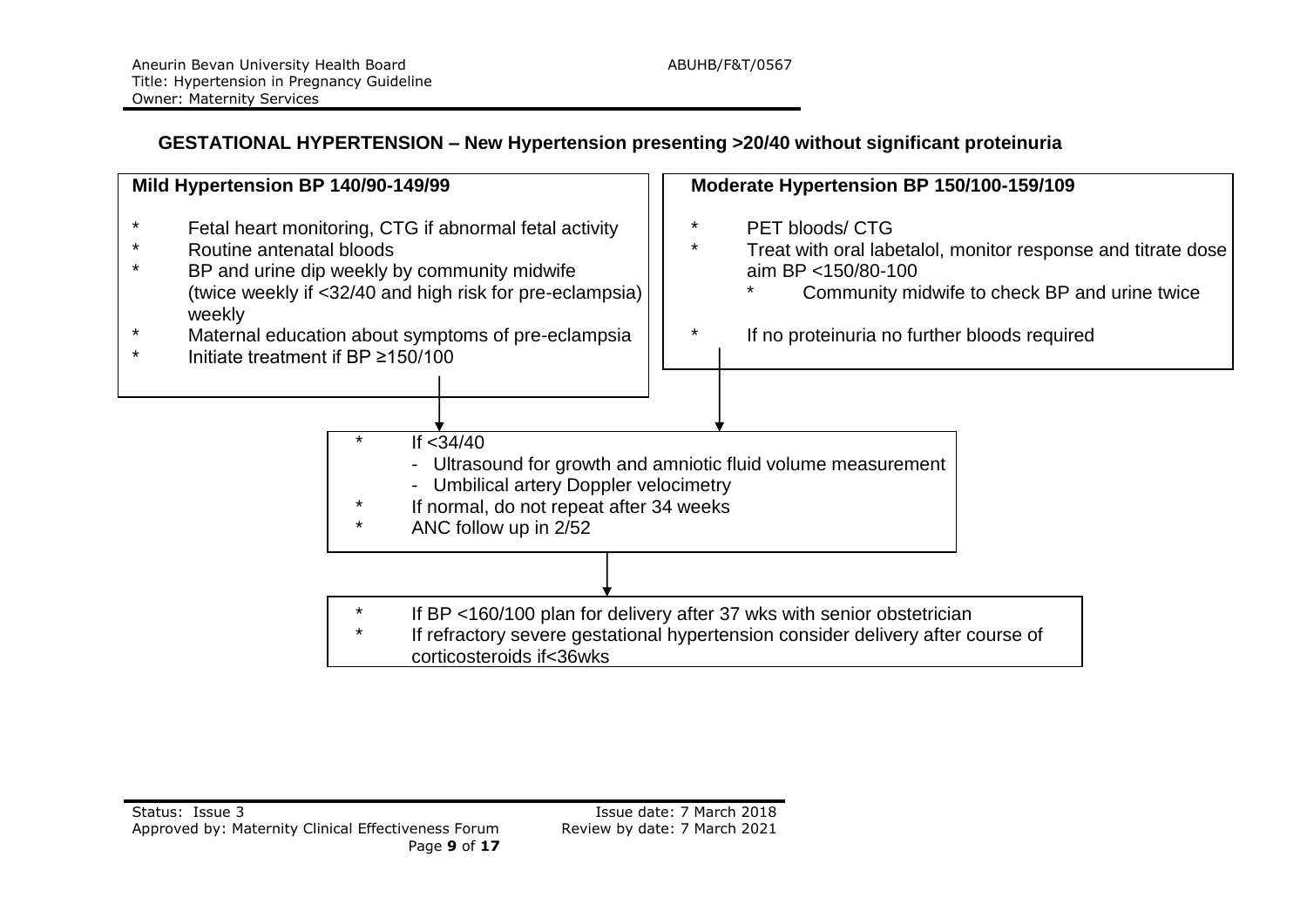#### **GESTATIONAL HYPERTENSION – New Hypertension presenting >20/40 without significant proteinuria**

|         | Severe Hypertension (>160/110)                                                                |  |  |  |
|---------|-----------------------------------------------------------------------------------------------|--|--|--|
| $\ast$  | <b>Admit</b>                                                                                  |  |  |  |
| $\ast$  | IV access                                                                                     |  |  |  |
| $\star$ | Weekly PET bloods                                                                             |  |  |  |
| $\ast$  | Weekly CTG – repeat if bleeding, reduced fetal movements, deterioration in maternal condition |  |  |  |
| $\star$ | Treat with labetalol to keep BP <150/80-100                                                   |  |  |  |
| $\star$ | Measure BP 6 hourly at least                                                                  |  |  |  |
| $\star$ | Daily urine dip                                                                               |  |  |  |
| $\star$ | TEDS/ encourage mobility                                                                      |  |  |  |
| $\star$ | Ultrasound for growth, amniotic fluid volume & umbilical artery Doppler velocimetry           |  |  |  |
| $\ast$  | Any abnormalities inform senior obstetrician                                                  |  |  |  |

If BP controlled over 24 hours < 150/80-100, patient can be referred to community care with

\* Antihypertensives

\* Twice weekly BP and urine dip & weekly PET bloods with community midwife

\*Care plan documented in notes by senior obstetrician wih instructions for

-Fetal monitoring – ie weekly CTG, Fortnightly ultrasound for growth/amniotic fluid volume and umbilical artery Doppler -Fetal indicators for delivery

-When to consider corticosteroids

-When to consult neonatal team

\*Follow up ANC in 2/52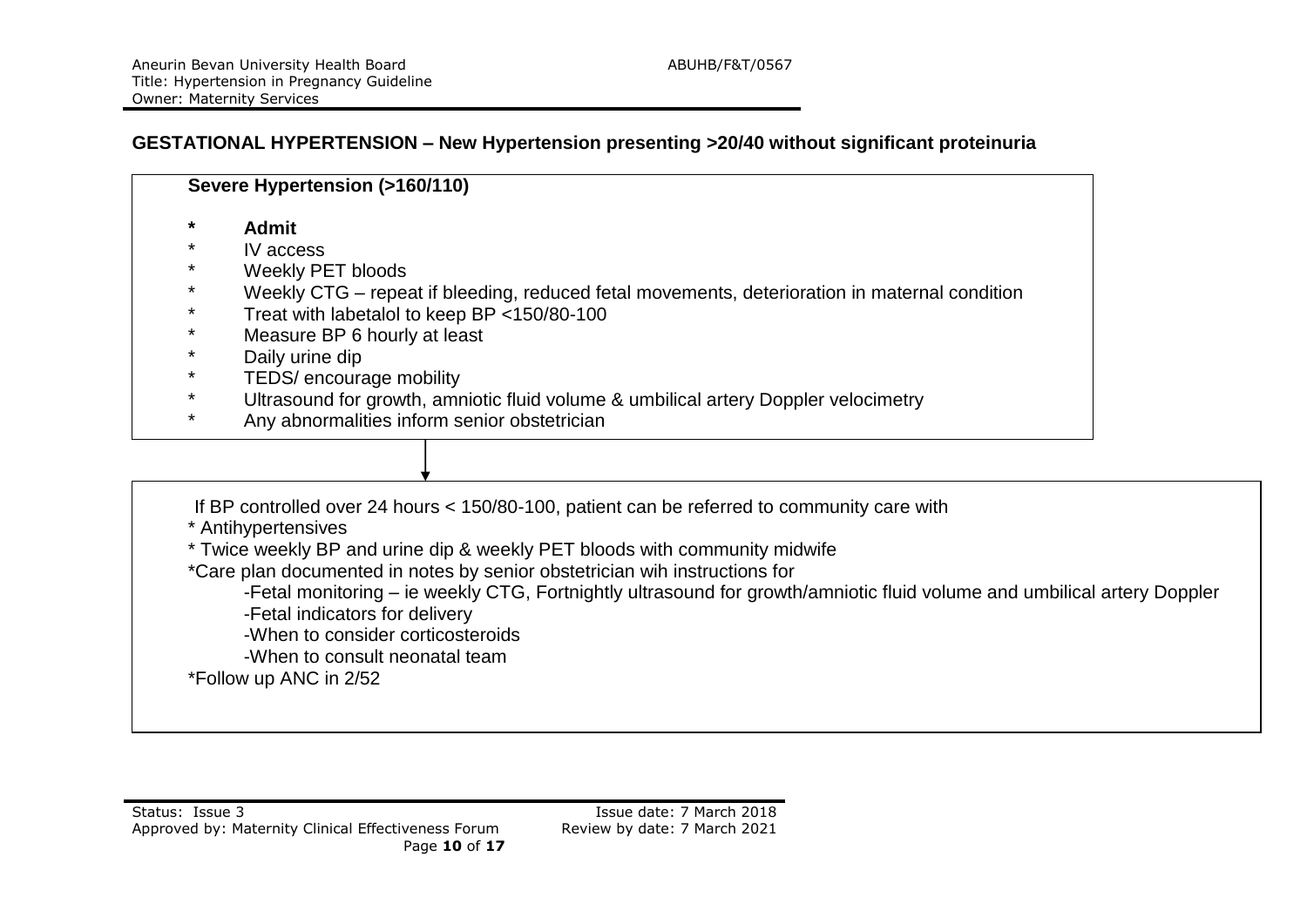#### **Time of Delivery in Chronic/ Gestational Hypertension:**

- Do not offer birth to women with BP< 160/110, with or without antihypertensive treatment, before 37 weeks.
- If BP< 160/110 mmHg after 37 weeks, with or without antihypertensive treatment, timing of birth, and maternal and fetal indications for birth should be agreed between the woman and the senior obstetrician.

#### **Intrapartum care**

#### **GESTATIONAL HYPERTENSION**

Mild to Moderate hypertension (140/90 -159/109 mmHg) Severe (≥160/110 mmHg) \*Continue antenatal antihypertensives \*Continue antenatal antihypertensives

\*Hourly BP monitoring<br>\*Continue biochemical/haematological monitoring as antenatally \*\the same are the trange do not limit second stage\*

\*Continue biochemical/haematological monitoring as antenatally<br>\*If BP stable do not routinely limit second stage

#### **Postnatal care**

\*If BP not responding to antihypertensives advise caesarean section

#### **GESTATIONAL HYPERTENSION**

Stop methyldopa within 2 days of delivery

Day 1-2 – daily BP monitoring, once between day 3-5

\*Target BP 140/90: Introduce/ Stop/ Reduce treatment as necessary \*Introduce treatment if BP>150/100 \*If **chronic** hypertension, switch to pre pregnancy medication (ensure safe with breastfeeding) \*If breastfeeding avoid amlodipine/ ARBs/ ACE inhibitors (other than enalapril and captopril) \*Drugs suitable whilst breastfeeding: labetalol, enalapril, captopril, atenolol, metoprolol \*Gestational Hypertension can be continued on labetatol, dose adjusted accordingly

**\*Make a clear care plan for community care when discharged**

Monitor BP every 1-2 days by community midwife Advise to reduce medications if BP<130/80, consider reducing medications if BP<140/90

If still needing treatment at 2/52, refer to GP

 $\bigstar$ 

If still needing treatment at 6/52, refer to Specialists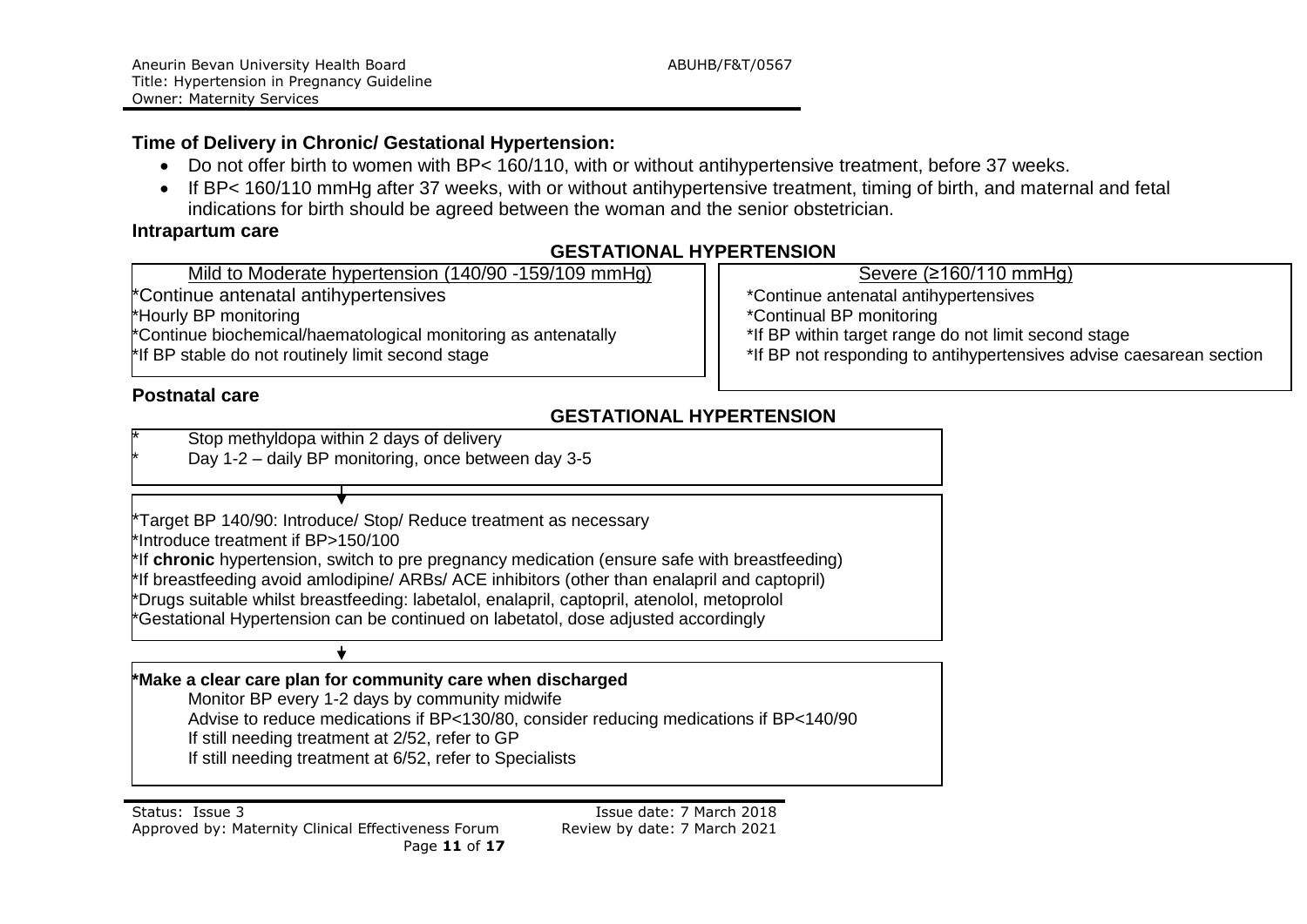#### **PRE-ECLAMPSIA – New hypertension after 20 weeks gestation with significant proteinuria (protein/creatinine ratio >30mg/mmol or 300mg on 24 hour urine collection)**

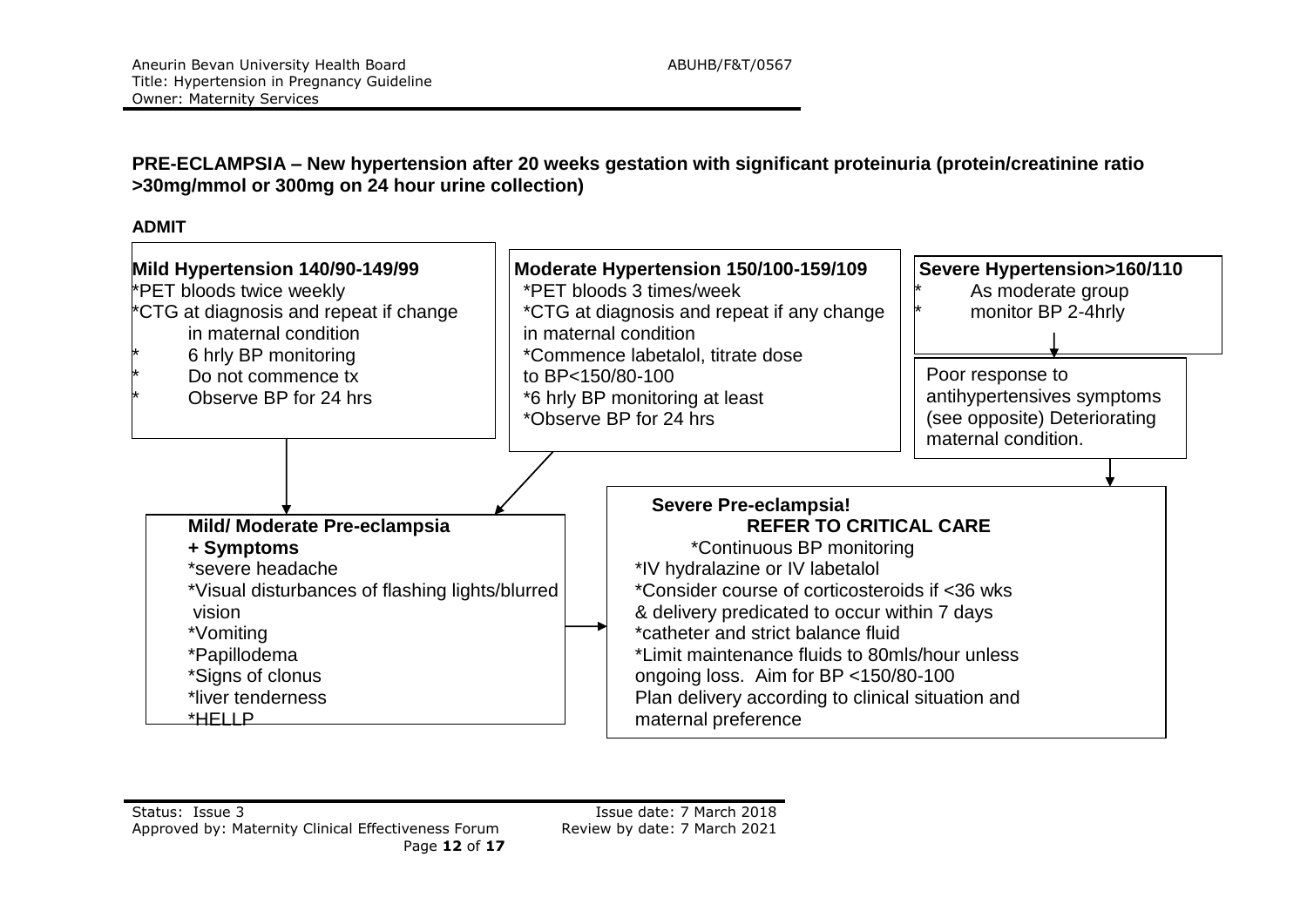#### **Time of delivery in pre-eclampsia <34 weeks**

- \* Conservative management
- Senior obstetrician to document indications for elective birth
	- biochemical/haematological
	- clinical
	- fetal indications
- \* Plan frequency of fetal monitoring
- Offer delivery if severe refractory hypertension or maternal/fetal indications develop as per care plan, after course of corticosteroids

#### **34-36+6**

- \* Recommend delivery after 34 weeks if severe hypertension, BP controlled and course of steroids complete<br>Change of the delivery at 34.36 weeks if mild/moderate are eclamated depending on material/fotal condition, rick for
- Offer delivery at 34-36 weeks if mild/moderate pre eclampsia depending on maternal/fetal condition, risk factors and availability of neonatal intensive care

#### **>37 weeks**

Recommend delivery within 24-48 hours if pre eclampsia with mild or moderate hypertension **Intrapartum Care**

#### **PRE- ECLAMPSIA**

Mild to Moderate Hypertension (140/90 -159/109 mmHg)

- Measure BP hourly
- Continue antenatal antihypertensives
- Continue biochemical/haematological monitoring as per antenatal criteria
- Do not routinely limit duration of second stage if BP stable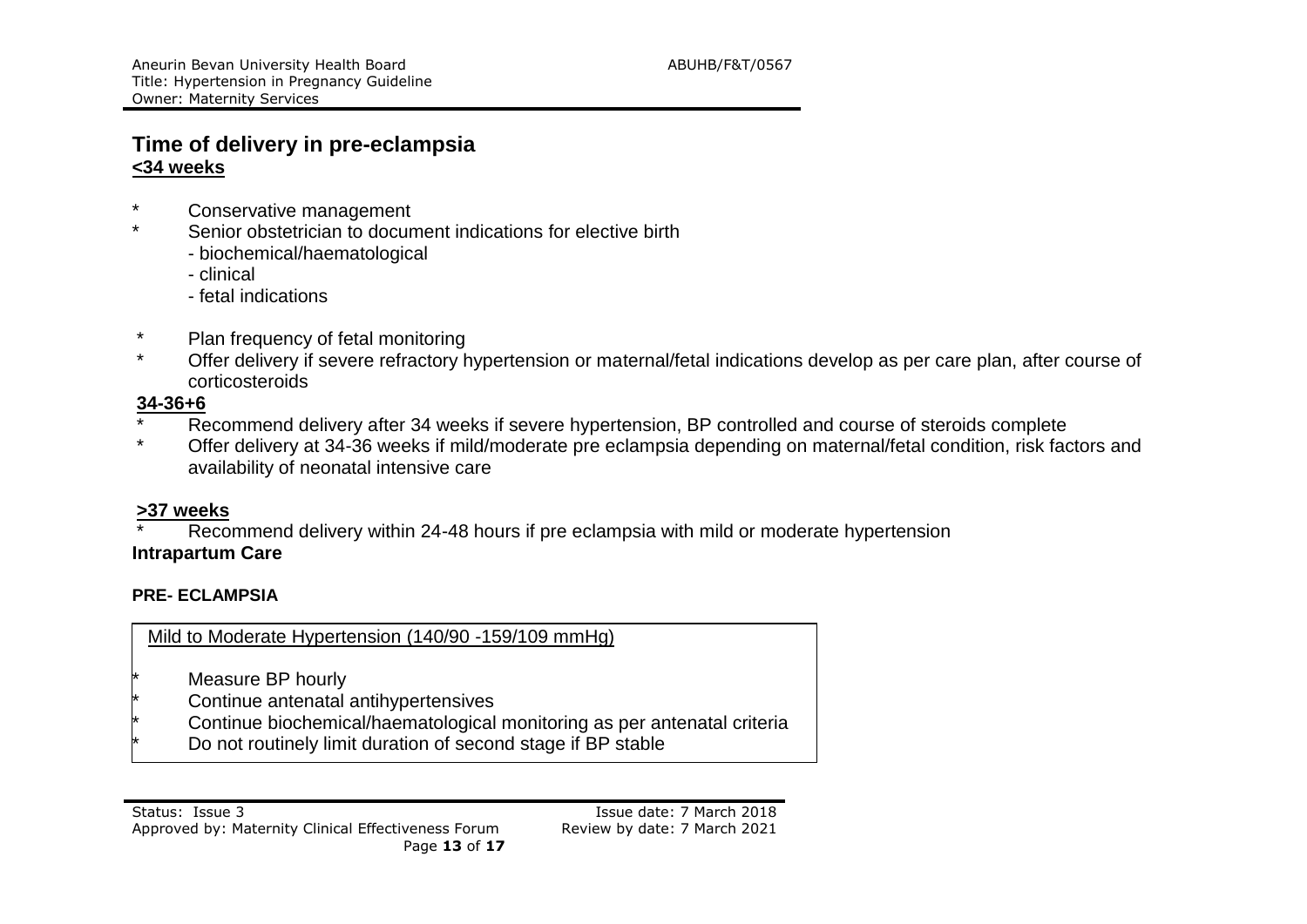#### **Severe Pre-eclampsia in labour refer to current LW guidelines**

#### **Postnatal Care**



If proteinuria ≥1+, consider referral for specialist renal assessment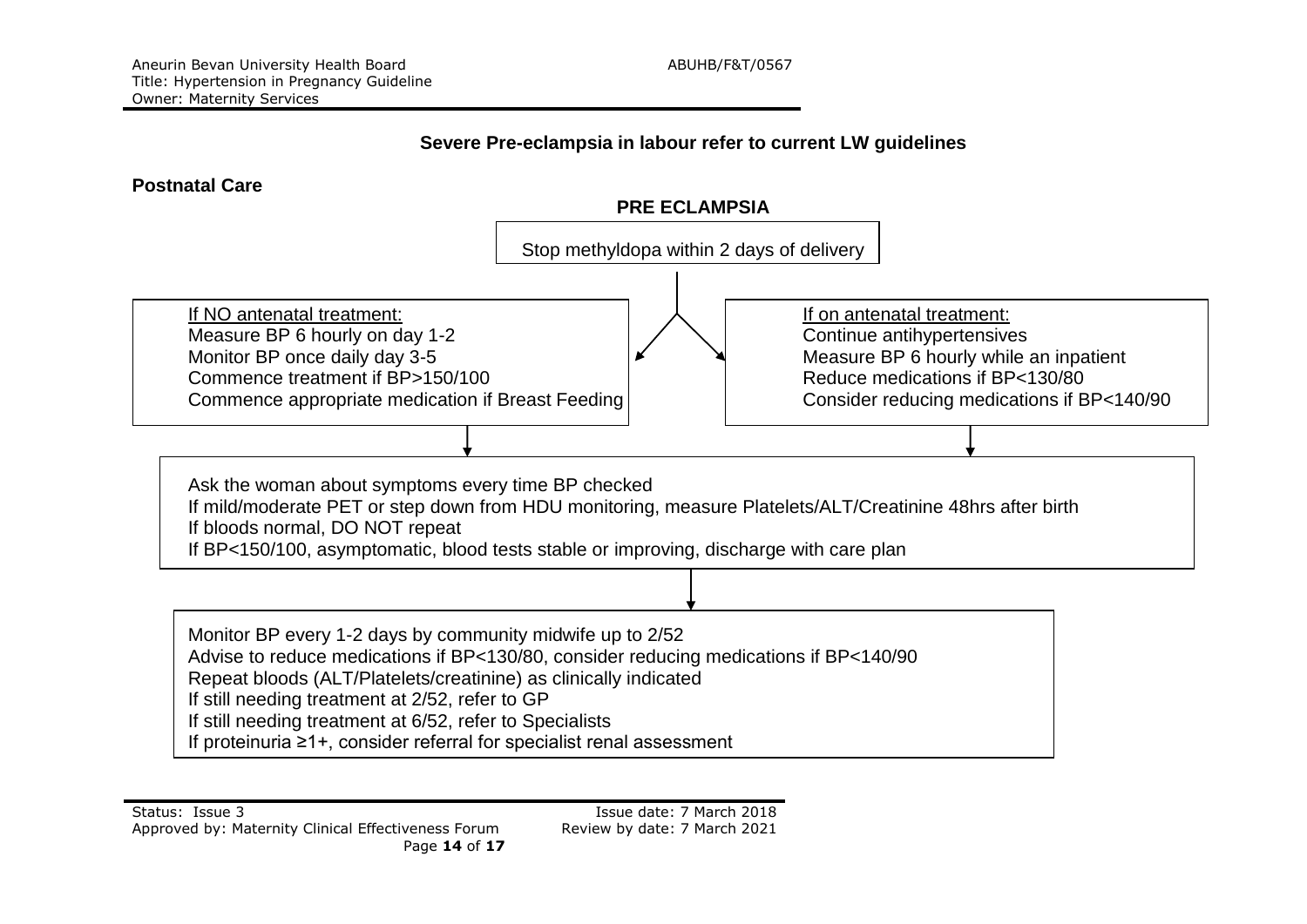**Appendix 2 Management of pregnancy with gestational hypertension**

| Degree of<br>hypertension   | <b>Mild hypertension</b><br>(140/90 to 149/99 mmHg) | <b>Moderate hypertension</b><br>(150/100 to 159/109 mmHg)                                                                                                                    | Severe hypertension<br>(160/110 mmHg or higher)                                                                                                                |
|-----------------------------|-----------------------------------------------------|------------------------------------------------------------------------------------------------------------------------------------------------------------------------------|----------------------------------------------------------------------------------------------------------------------------------------------------------------|
| <b>Admit to hospital</b>    | <b>No</b>                                           | No                                                                                                                                                                           | Yes (until BP≤ is 159/109 mmHg)                                                                                                                                |
| <b>Treat</b>                | No                                                  | With oral labetalol <sup>†</sup> as first-line<br>treatment to keep:<br>· diastolic blood pressure<br>between 80-100 mmHg<br>• systolic blood pressure less<br>than 150 mmHg | With oral labetalol <sup>†</sup> as first-line treatment to keep:<br>diastolic blood pressure between 80100 mmHg<br>systolic blood pressure less than 150 mmHg |
| <b>Measure BP</b>           | Not more than once a week                           | At least twice a week                                                                                                                                                        | At least four times a day                                                                                                                                      |
| <b>Test for proteinuria</b> | At each visit                                       | At each visit                                                                                                                                                                | Daily                                                                                                                                                          |
| <b>Blood tests</b>          | Only those for routine antenatal<br>care            | Test kidney function, electrolytes,<br>full blood count, transaminases,<br>bilirubin.<br>Do not carry out further blood<br>tests if no proteinuria at<br>subsequent visits   | Test at presentation and then monitor weekly:<br>kidney function, electrolytes, full blood count,<br>$\bullet$<br>transaminases, bilirubin                     |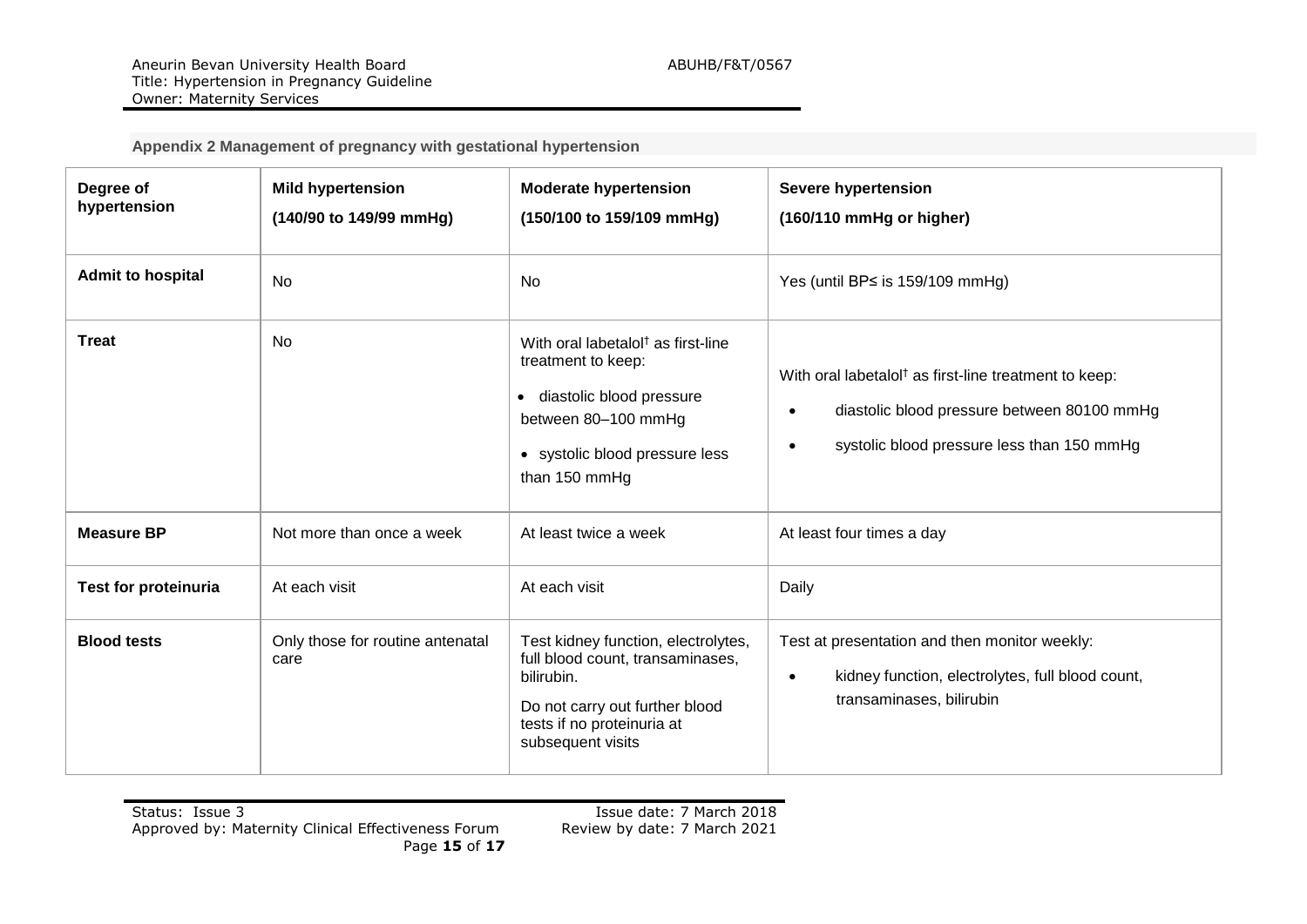#### **Appendix 3 Management of pregnancy with pre-eclampsia**

| Degree of<br>hypertension        | <b>Mild hypertension</b><br>(140/90 to 149/99 mmHg)                                                                                | <b>Moderate hypertension</b><br>(150/100 to 159/109 mmHg)                                                                                                                | Severe hypertension<br>(160/110 mmHg or higher)                                                                                                                                           |
|----------------------------------|------------------------------------------------------------------------------------------------------------------------------------|--------------------------------------------------------------------------------------------------------------------------------------------------------------------------|-------------------------------------------------------------------------------------------------------------------------------------------------------------------------------------------|
| <b>Admit to hospital</b>         | Yes                                                                                                                                | Yes                                                                                                                                                                      | Yes                                                                                                                                                                                       |
| <b>Treat</b>                     | <b>No</b>                                                                                                                          | With oral labetalol <sup>†</sup> as first-line<br>treatment to keep:<br>diastolic blood pressure<br>between 80-100 mmHg<br>systolic blood pressure less<br>than 150 mmHg | With oral labetalol <sup>†</sup> as first-line treatment to keep:<br>diastolic blood pressure between 80-100 mmHg<br>$\bullet$<br>systolic blood pressure less than 150 mmHg<br>$\bullet$ |
| <b>Measure blood</b><br>pressure | At least four times a day                                                                                                          | At least four times a day                                                                                                                                                | More than four times a day, depending on clinical circumstances                                                                                                                           |
| <b>Test for proteinuria</b>      | Do not repeat quantification of<br>proteinuria                                                                                     | Do not repeat quantification of<br>proteinuria                                                                                                                           | Do not repeat quantification of proteinuria                                                                                                                                               |
| <b>Blood tests</b>               | Monitor using the following<br>tests twice a week: kidney<br>function, electrolytes, full blood<br>count, transaminases, bilirubin | Monitor using the following tests<br>three times a week: kidney<br>function, electrolytes, full blood<br>count, transaminases, bilirubin                                 | Monitor using the following tests three times a week: kidney<br>function, electrolytes, full blood count, transaminases, bilirubin                                                        |